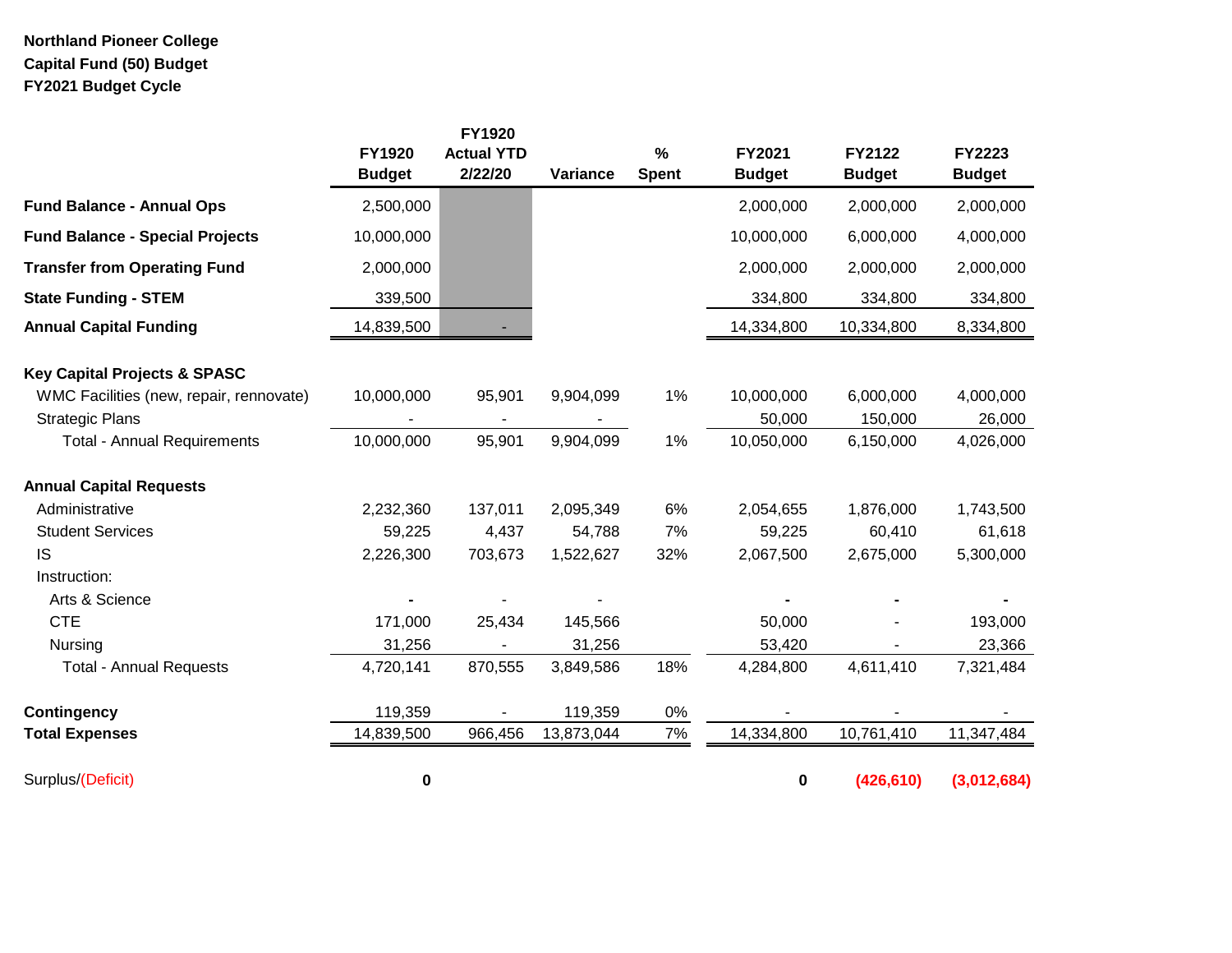## **Northland Pioneer College Capital Budget FY2021-2223**

## Sorted by Division

| Div                                | Dept                         | Dept #       | Object<br>Code                   | FY2021<br><b>Budget</b><br><b>Request</b> | FY2122<br><b>Budget</b><br><b>Request</b> | FY2223<br><b>Budget</b><br><b>Request</b> | <b>Description of Capital Item(s)</b><br>Requested                                   | <b>Justification for Request</b>                                                                                                                                                                                                                                                                                                                                                                                                                                                                                                                                                                                                                                | Postponed?<br>Y/N |
|------------------------------------|------------------------------|--------------|----------------------------------|-------------------------------------------|-------------------------------------------|-------------------------------------------|--------------------------------------------------------------------------------------|-----------------------------------------------------------------------------------------------------------------------------------------------------------------------------------------------------------------------------------------------------------------------------------------------------------------------------------------------------------------------------------------------------------------------------------------------------------------------------------------------------------------------------------------------------------------------------------------------------------------------------------------------------------------|-------------------|
| <b>ADM SERV</b>                    | <b>MAINT</b>                 | 6100         | 5610                             | 10,000,000                                | 6,000,000                                 |                                           | 4,000,000 WMC Facilities                                                             | Projected spending for FY1920 is estimated at \$500K - project begin to start rolling in<br>FY2021                                                                                                                                                                                                                                                                                                                                                                                                                                                                                                                                                              | Y                 |
| <b>KEY PROJ</b>                    |                              |              | <b>Key Capital ProjectsTotal</b> | 10,000,000                                | 6,000,000                                 | 4,000,000                                 |                                                                                      |                                                                                                                                                                                                                                                                                                                                                                                                                                                                                                                                                                                                                                                                 |                   |
| <b>CONTINGENCY</b>                 |                              |              | <b>Contingency Total</b>         | $\sim$                                    | $\sim$                                    | $\blacksquare$                            |                                                                                      |                                                                                                                                                                                                                                                                                                                                                                                                                                                                                                                                                                                                                                                                 |                   |
| Stud Serv                          | Marketing                    | 5920         | 5610                             | 50,000                                    | 150,000                                   |                                           | Outdoor signs                                                                        | Capital 2021 - Per the 2018-20 Strategic Plan, Priority II, Outcome 7 - Purchase and                                                                                                                                                                                                                                                                                                                                                                                                                                                                                                                                                                            | N                 |
|                                    |                              |              |                                  |                                           |                                           |                                           |                                                                                      | install outdoor metal signage for all NPC locations. - \$50k. Funds not expended carry<br>forward into fiscal year 2021-22 to put toward large campus logo signs.<br>Capital 2022 - Per the 2018-20 Strategic Plan, Piority II, Outcome 7 - 1) Improve and<br>or replace large NPC logo signs at 4 main campuses as funds allow. - \$150,000+ (roll<br>unexpended funds from FT2020-21 to this year). Total expenditure on all signage not<br>exceed \$250,000 over 3 years. 2) Purchase and install indoor digital signage for all 9<br>NPC locations. \$26,000. Should not take longer than one year but will not start until<br>outdoor signs are completed. |                   |
| <b>Stud Serv</b>                   | Marketing                    | 5920         | 5645                             |                                           |                                           | 26,000                                    | Indoor digital signs                                                                 | Capital 2022 - Per the 2018-20 Strategic Plan, Piority II, Outcome 7 - 1) Improve and<br>or replace large NPC logo signs at 4 main campuses as funds allow. - \$150,000+ (roll<br>unexpended funds from FT2020-21 to this year). Total expenditure on all signage not                                                                                                                                                                                                                                                                                                                                                                                           | $\mathsf{N}$      |
| <b>SPASC</b>                       |                              |              | <b>SPASC Total</b>               | 50,000                                    | 150,000                                   | 26,000                                    |                                                                                      |                                                                                                                                                                                                                                                                                                                                                                                                                                                                                                                                                                                                                                                                 |                   |
| ADM SERV                           | <b>MAINT</b>                 | 6100         | 5108                             | 25,000                                    | 50,000                                    |                                           | 50,000 Professional consulting services                                              | Architect and engineers                                                                                                                                                                                                                                                                                                                                                                                                                                                                                                                                                                                                                                         | N                 |
| <b>ADM SERV</b><br><b>ADM SERV</b> | <b>MAINT</b><br><b>MAINT</b> | 6100<br>6100 | 5605<br>5610                     | 42,000<br>1,137,455                       | 35,000<br>1,441,500                       |                                           | 35,000 Furniture Requests<br>1,421,500 Facilities and maintenance                    | Annual furniture requests from departments<br>Maintain buildings, address safety needs, renovate to meet current needs, utilities                                                                                                                                                                                                                                                                                                                                                                                                                                                                                                                               | N<br>N            |
|                                    |                              |              |                                  |                                           |                                           |                                           | projects                                                                             | savings, maintain aesthetics of campuses                                                                                                                                                                                                                                                                                                                                                                                                                                                                                                                                                                                                                        |                   |
| <b>ADM SERV</b>                    | MAINT                        | 6100         | 5610                             | 144,500                                   | 147,000                                   |                                           | 147.000 IS Technology/Facility Changes                                               | Changes required for technology                                                                                                                                                                                                                                                                                                                                                                                                                                                                                                                                                                                                                                 | N                 |
| <b>ADM SERV</b>                    | <b>MAINT</b>                 | 6100         | 5645                             | 500,000                                   |                                           |                                           | Campus/Security cameras project                                                      | Safety and security                                                                                                                                                                                                                                                                                                                                                                                                                                                                                                                                                                                                                                             | N                 |
| <b>ADM SERV</b>                    | <b>MAINT</b>                 | 6100         | 5645                             | 22,500                                    | 22,500                                    | $\sim$                                    | IS Technology/Facility Changes                                                       | Changes required for technology Generator                                                                                                                                                                                                                                                                                                                                                                                                                                                                                                                                                                                                                       | N                 |
| ADM SERV                           | <b>MAINT</b>                 | 6100         | 5645                             |                                           | 5,000                                     | $\overline{a}$                            | <b>Bobcat tracks</b>                                                                 | Ott rubber tracks for bobcat                                                                                                                                                                                                                                                                                                                                                                                                                                                                                                                                                                                                                                    | N                 |
| <b>ADM SERV</b>                    | <b>MAINT</b>                 | 6100         | 5645                             | 13,200                                    | $\overline{\phantom{a}}$                  | $\blacksquare$                            | Ventrac spreader and operating<br>cab                                                | Spread fertilizer and cinders, along with safety of operator                                                                                                                                                                                                                                                                                                                                                                                                                                                                                                                                                                                                    | N                 |
| <b>ADM SERV</b>                    | <b>MAINT</b>                 | 6100         | 5645                             | 5,000                                     | $\sim$                                    | $\overline{\phantom{a}}$                  | Bed for truck                                                                        | repurpose existing truck                                                                                                                                                                                                                                                                                                                                                                                                                                                                                                                                                                                                                                        | N                 |
| ADM SERV                           | <b>MAINT</b>                 | 6100         | 5645                             |                                           | 10,000                                    | 10,000                                    | 2 storage containers                                                                 | storage needs                                                                                                                                                                                                                                                                                                                                                                                                                                                                                                                                                                                                                                                   | N                 |
| <b>ADM SERV</b>                    | <b>AUTO</b>                  | 5750         | 5645                             | 5,000                                     | 5,000                                     |                                           | Mechanic tool replacement                                                            | replace tools                                                                                                                                                                                                                                                                                                                                                                                                                                                                                                                                                                                                                                                   | N                 |
| <b>ADM SERV</b>                    | <b>AUTO</b>                  | 5750         | 5680                             | 30,000                                    | 30,000                                    | 30,000                                    | Engines and Paint for vehicles                                                       | extend life of fleet                                                                                                                                                                                                                                                                                                                                                                                                                                                                                                                                                                                                                                            | N                 |
| <b>ADM SERV</b>                    | <b>AUTO</b>                  | 5750         | 5680                             | 50,000                                    | 50,000                                    |                                           | 50,000 1 Maintenance truck - utility bed                                             | replace worn out vehicles                                                                                                                                                                                                                                                                                                                                                                                                                                                                                                                                                                                                                                       | N                 |
| <b>ADM SERV</b>                    | <b>AUTO</b>                  | 5750         | 5680                             |                                           |                                           |                                           | Jeep                                                                                 | For travel to tower sites                                                                                                                                                                                                                                                                                                                                                                                                                                                                                                                                                                                                                                       | N                 |
| <b>ADM SERV</b>                    | <b>AUTO</b>                  | 5750         | 5680                             | 80,000                                    | 80,000                                    |                                           | One MuddTrax utility vehicle                                                         | Travel to tower sites (\$68k for base model plus additional accessories = \$80k (if not<br>purchased in FY2021, will purchase in FY2122)                                                                                                                                                                                                                                                                                                                                                                                                                                                                                                                        | N                 |
| <b>ADM SVC</b>                     |                              |              | Admin Services Total             | 2,054,655                                 | 1,876,000                                 | 1,743,500                                 |                                                                                      |                                                                                                                                                                                                                                                                                                                                                                                                                                                                                                                                                                                                                                                                 |                   |
| <b>STUD SERV</b>                   | <b>LIBRARY</b>               | 3500         | 5650                             | 59,225                                    | 60,410                                    |                                           | 61,618 Materials in the library collection:<br>print, video, eBooks,<br>eAudiobooks. | The Strategic Plan mentions nothing specifically about the Library Department;<br>however, our #1 Strategic Priority is to identify and remove barriers in order to<br>promote student success and completion. Library Capital resources (as we define<br>them) are tools that we provide the students and the faculty in order to help students<br>achieve academic success and complete their studies.                                                                                                                                                                                                                                                        | N                 |
| <b>STUD SERV</b>                   |                              |              | <b>Student Services Total</b>    | 59,225                                    | 60,410                                    | 61.618                                    |                                                                                      |                                                                                                                                                                                                                                                                                                                                                                                                                                                                                                                                                                                                                                                                 |                   |
| IS.                                | IS                           | 5070         | 5600                             | 360,000                                   | 500,000                                   |                                           | 500,000 Cisco Solution classrooms                                                    | This line item will begin lifecycle to refresh 9 to 10 Cisco units per year to combat<br>obsolence.                                                                                                                                                                                                                                                                                                                                                                                                                                                                                                                                                             | N                 |
| IS                                 | IS.                          | 5070         | 5600                             | 87.500                                    | 30.000                                    |                                           | 60,000 Replace old smartboards                                                       | Begin lifecycle replacement of old smartboards non-distance learning                                                                                                                                                                                                                                                                                                                                                                                                                                                                                                                                                                                            | N                 |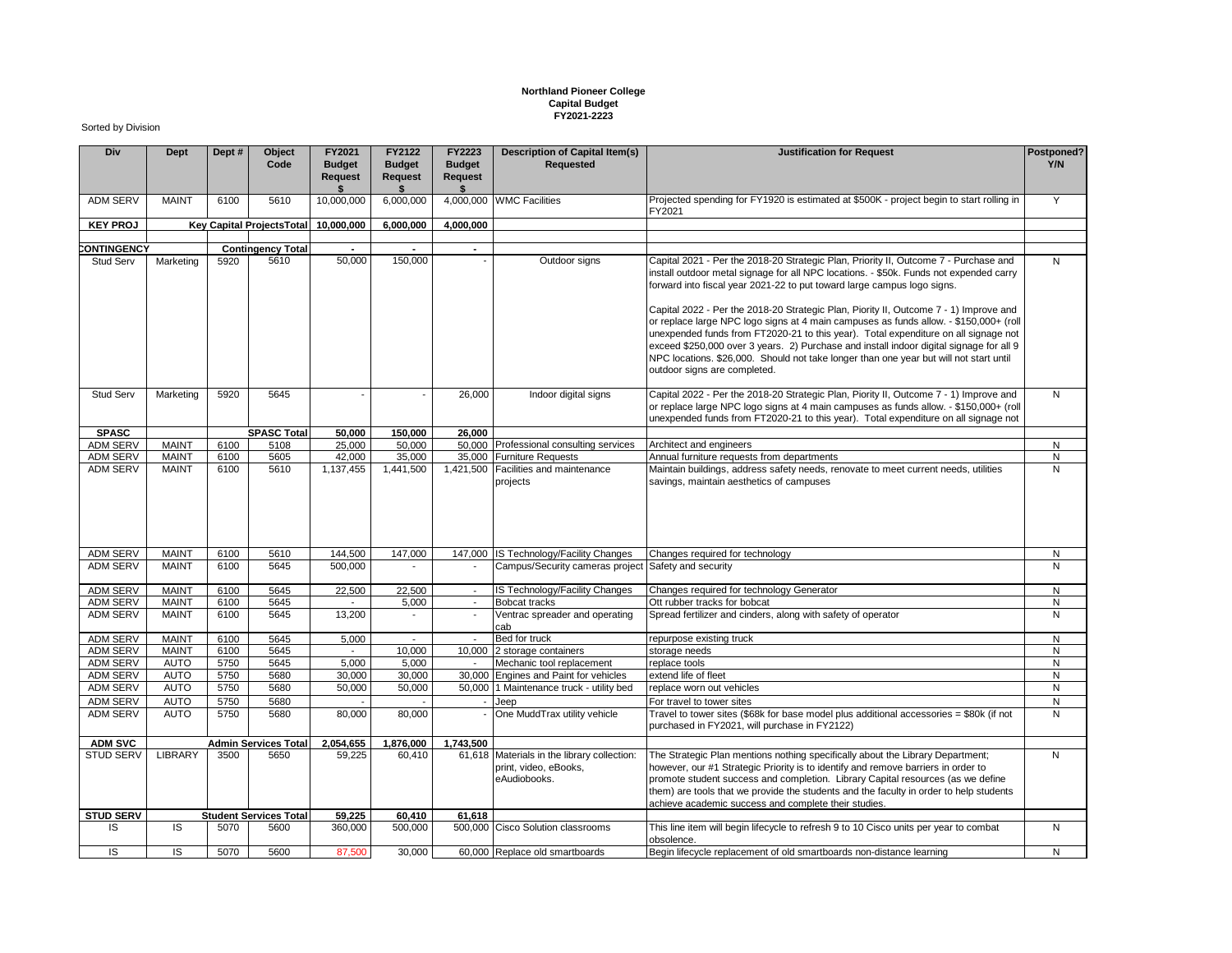| IS                      | IS             | 5070 | 5600            |           | 200,000   |           | 200,000   Classroom Development                              | This line item is for future classroom technology request that are unknow at this<br>time | N            |
|-------------------------|----------------|------|-----------------|-----------|-----------|-----------|--------------------------------------------------------------|-------------------------------------------------------------------------------------------|--------------|
| <b>IS-CTE</b>           | IS             | 5070 | 5600            |           |           |           | SCC, WMC PDC                                                 | Request from BUS to expand course offerings using updated technologies<br>$\overline{2}$  | $\mathsf{N}$ |
|                         |                |      |                 |           |           |           | Business labs technology                                     | monitors for each computer for students to utlize e-book and software applications.       |              |
|                         |                |      |                 |           |           |           | upgrades:                                                    | After FY20/21 this will fall under our lifecycle for Cisco Rooms and Annual SmartNet.     |              |
|                         |                |      |                 |           |           |           | Integrated Cisco Technology                                  |                                                                                           |              |
|                         |                |      |                 |           |           |           | and "Talon" classroom set-up.                                |                                                                                           |              |
|                         |                |      |                 |           |           |           | Ability to connect labs for                                  |                                                                                           |              |
|                         |                |      |                 |           |           |           | connected classes.                                           |                                                                                           |              |
|                         |                |      |                 |           |           |           | Ability to easily use WebEx for                              |                                                                                           |              |
|                         |                |      |                 |           |           |           |                                                              |                                                                                           |              |
|                         |                |      |                 |           |           |           | hybrid courses, and multi-section                            |                                                                                           |              |
|                         |                |      |                 |           |           |           | courses                                                      |                                                                                           |              |
|                         |                |      |                 |           |           |           | Appropriate speakers, cameras,                               |                                                                                           |              |
|                         |                |      |                 |           |           |           | and sound minimizing technology                              |                                                                                           |              |
|                         |                |      |                 |           |           |           | to ensure quality experience for                             |                                                                                           |              |
|                         |                |      |                 |           |           |           | students, or via WebEx                                       |                                                                                           |              |
|                         |                |      |                 |           |           |           | Large interactive SmartBoards                                |                                                                                           |              |
|                         |                |      |                 |           |           |           | Teaching podium w/ electronic                                |                                                                                           |              |
|                         |                |      |                 |           |           |           | controls                                                     |                                                                                           |              |
|                         |                |      |                 |           |           |           | 2 monitors for each student                                  |                                                                                           |              |
|                         |                |      |                 |           |           |           | computer                                                     |                                                                                           |              |
|                         |                |      |                 |           |           |           |                                                              |                                                                                           |              |
|                         |                |      |                 |           |           |           |                                                              |                                                                                           |              |
| IS                      | IS             | 5070 | 5600            |           | 15,000    |           | 15,000   DRA Classroom Development                           | DRA Classroom Development and compliance                                                  | N            |
| $\overline{\mathsf{S}}$ | IS             | 5070 | 5615            |           | 500.000   |           | 3.000.000 Jenzabar Replacement                               | Review, Evaluation, and implementation of replacement ERP system                          |              |
| IS                      | IS             | 5070 | 5615            | 295,000   | 325,000   |           | 350,000 Jenzabar Maintenance                                 | Yearly Maintenance Contract Increase due to age of systems and licensing                  | $\mathsf{N}$ |
| IS                      | IS             | 5070 | 5615            | 30,000    | 30,000    |           | 30,000 Jenzabar Consultants                                  | Consultant training/update NPC Servers                                                    | ${\sf N}$    |
| $\overline{S}$          | IS/Bus         | 5070 | 5615            | 15,000    | 15,000    |           | 20,000 Jenzabar Training hours (remote)<br>Or new ERP system | Support Business Office Jenzabar Users                                                    | ${\sf N}$    |
| IS                      | $\overline{S}$ | 5070 | 5615            | 290,000   | 300,000   |           | 325,000 Cisco Smartnet Renewal                               | Necessary Contratural Maintenance. Cost per device increase and additional device         | ${\sf N}$    |
|                         |                |      |                 |           |           |           |                                                              | for college. An additional 80,000 or so included per year as the college absorbs the      |              |
|                         |                |      |                 |           |           |           |                                                              | Talon Smartnet contract.                                                                  |              |
| IS                      | IS             | 5070 | 5620            | 400,000   | 200,000   |           | 200,000 Server Replacements @ 4 years                        | Update Aging Server/Blade Cycle                                                           | N            |
| $\overline{\mathsf{S}}$ | IS             | 5070 | 5620            | 125.000   | 125,000   |           | 125,000 Replace old routers, switches and<br>AP's @ 6 years  | Update Aging Routers, Switches, and Aps                                                   | N            |
| IS                      | IS             | 5070 | 5620            | 25,000    | 50,000    |           | 50,000 UPS (batteries for servers)                           | Replace aging UPS systems                                                                 | ${\sf N}$    |
|                         |                |      |                 |           |           |           | lifecycle Replacements @ 5 years                             |                                                                                           |              |
|                         |                |      |                 |           |           |           |                                                              |                                                                                           |              |
| IS                      | IS             | 5070 | 5620            | 50,000    | 100,000   |           | 100,000 Secondary terciary storage                           | Necessary Server Backup Solution, will be needed at both data centers                     | ${\sf N}$    |
| $\overline{S}$          | IS             | 5070 | 5620            | 60.000    | 60.000    |           | 60.000 Vbrick storage                                        | Storage of video classroom recordings.                                                    | N            |
| IS                      | IS             | 5070 | 5630            | 100,000   | 100,000   |           | 100,000 Computers @ 4 years (230)                            | Replace aging computers                                                                   | $\mathsf{N}$ |
| IS                      | IS             | 5070 | 5630            | 20,00     | 40,000    |           | 40,000 Printers @ 3 years                                    | Replace aging printers                                                                    | N            |
| IS                      | IS             | 5070 | 5630            | 30.000    | 30,000    |           | 30,000 Monitors @ 4 years                                    | Replace aging monitors                                                                    | N            |
| IS                      | IS             | 5070 | 5630            | 10,00     | 40,000    |           | 80,000 Portable/Mobile technology                            | Replace some laptops with Surface Pros, Mobile Tech                                       | ${\sf N}$    |
| IS                      | IS             | 5070 | 5630            |           |           |           | MacBook Pro computers with                                   | FDV program sees a significant need for more computing power                              | ${\sf N}$    |
|                         |                |      |                 |           |           |           | specifications in PAC 125                                    |                                                                                           |              |
| IS                      | IS             | 5070 | 5630            |           | 10,000    |           | 10,000 iMac Lifecycle Replacements.                          | Lifecycle iMac Computer Replacements                                                      | ${\sf N}$    |
|                         |                |      |                 |           |           |           | <b>SCC Video Production Lab</b>                              |                                                                                           |              |
|                         |                |      |                 |           |           |           | Lifecycle iMac Computer                                      |                                                                                           |              |
|                         |                |      |                 |           |           |           | Replacements                                                 |                                                                                           |              |
| IS                      | IS             | 5070 | 5635            | 150,000   |           |           | Microsoft Azure migration                                    | AD/Exch env to the cloud                                                                  |              |
|                         |                |      |                 |           |           |           | <b>Professional Services</b>                                 |                                                                                           |              |
| <b>SPASC</b>            | IS             | 5070 | 5615            | 20,000    | 5,000     |           | 5,000 FY2021 capital request for                             | SPASC FY1819 Board Approved strategic goals                                               | N            |
|                         |                |      |                 |           |           |           | implementing a web-based                                     |                                                                                           |              |
|                         |                |      |                 |           |           |           | registration system. (May include                            |                                                                                           |              |
|                         |                |      |                 |           |           |           | CRM and/or admissions modules)                               |                                                                                           |              |
|                         |                |      |                 |           |           |           |                                                              |                                                                                           |              |
|                         |                |      |                 |           |           |           | Jenzabar contract for projects -                             |                                                                                           |              |
|                         |                |      |                 |           |           |           | Could include ongoing                                        |                                                                                           |              |
|                         |                |      |                 |           |           |           | maintenance and support                                      |                                                                                           |              |
|                         |                |      |                 |           |           |           |                                                              |                                                                                           |              |
| IS                      |                |      | <b>IS Total</b> | 2,067,500 | 2,675,000 | 5,300,000 |                                                              |                                                                                           |              |
| <b>CTE</b>              | AJS            | 1205 | 5645            | 25,000    |           |           | Fire Arms/Force on Force                                     | Keep to current standard-NPC has used equipment at Show Low PD in the past,               | $\mathsf{N}$ |
|                         |                |      |                 |           |           |           | Trainings                                                    | however their equipment is outdated and cannot be used.                                   |              |
|                         |                |      |                 |           |           |           |                                                              |                                                                                           |              |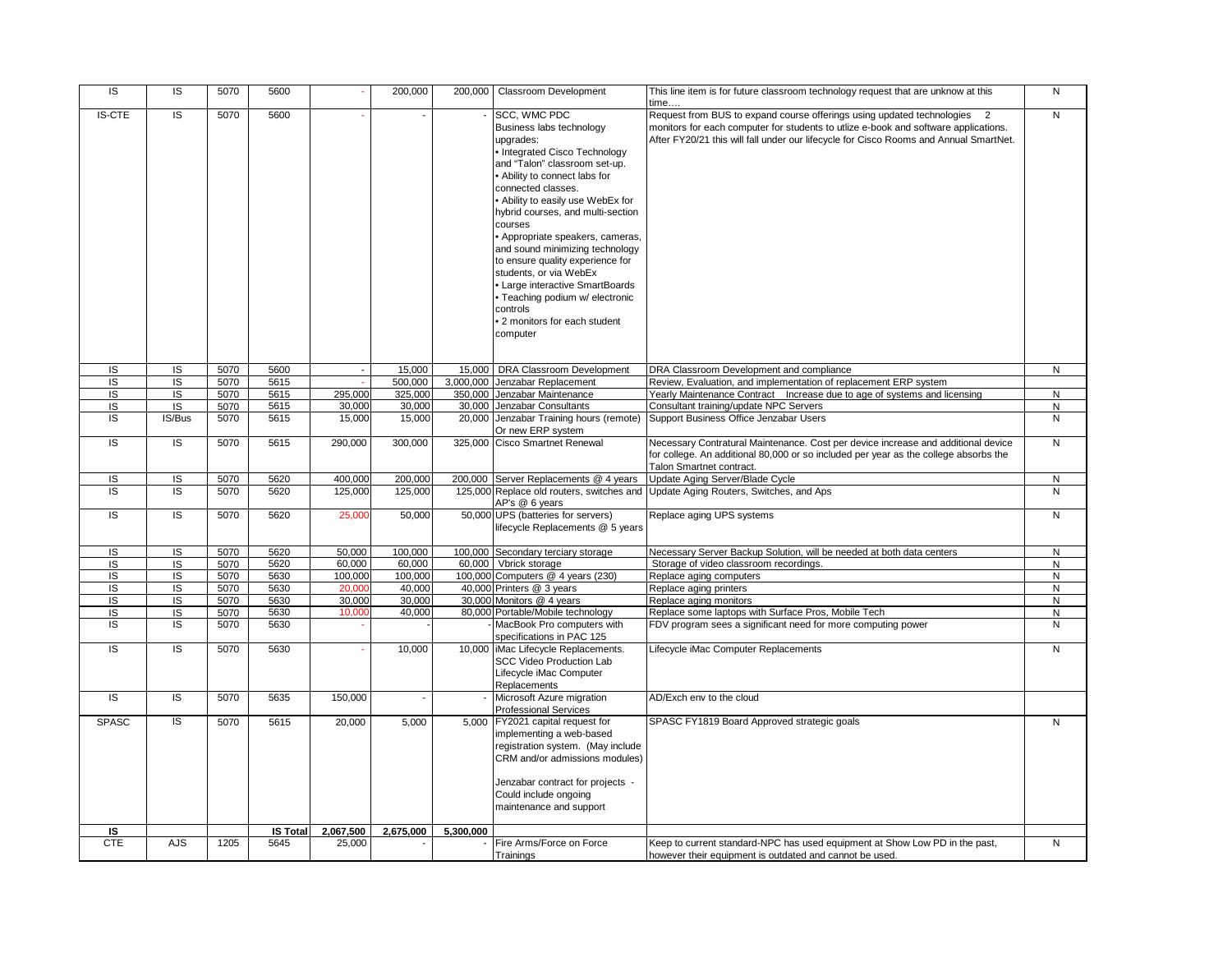| <b>CTE</b> | AJS        | 1205 | 5645             |                |         | 30,000 Turning Target Fire Range                           | Keep to current standard                                                                                                                                        | N                                    |
|------------|------------|------|------------------|----------------|---------|------------------------------------------------------------|-----------------------------------------------------------------------------------------------------------------------------------------------------------------|--------------------------------------|
| <b>CTE</b> | <b>ATO</b> | 1110 | 5645             |                |         | 44,000 2- Four Post Drive on Lifts with<br>Rolling Jacks   | Keep to current standard                                                                                                                                        | 1 now and 1<br>the following<br>year |
| <b>CTE</b> | <b>ATO</b> | 1110 | 5645             |                |         | 35,000 Newest scanners. Newer system<br>will be realeased. | Introduces students to new technology used in industry, improves efficiency                                                                                     | N                                    |
| <b>CTE</b> | <b>ATO</b> | 1110 | 5645             |                |         | One 2010 or newer diesel truck                             | Keep to current standard                                                                                                                                        | N                                    |
| <b>CTE</b> | <b>ATO</b> | 1110 | 5645             |                |         | - Snap-On DVOM Trainer System                              | Carl's Perkins will cover FY2122 request \$25,000<br>Introduces students to new technology used in industry, improves efficiency                                | N                                    |
|            |            |      |                  |                |         |                                                            | Carl's Perkins will cover FY2021 request \$28,000                                                                                                               |                                      |
| <b>CTE</b> | <b>ATO</b> | 1110 | 5645             |                |         | - Snap-On Torque Trainer System                            | Introduces students to new technology used in industry, improves efficiency                                                                                     | $\sf n$                              |
|            |            |      |                  |                |         |                                                            | Carl's Perkins will cover FY2021 request \$26,000                                                                                                               |                                      |
| <b>CTE</b> | <b>ATO</b> | 1110 | 5645             |                |         | <b>Brake Lathe</b>                                         | Introduces students to new technology used in industry, improves efficiency                                                                                     | Υ                                    |
| <b>CTE</b> | <b>ATO</b> | 1110 | 5645             |                |         | - Air Condition Recovery Machine                           | Carl's Perkins will cover FY2021 request \$10,000<br>Introduces students to new technology used in industry, improves efficiency                                | Y                                    |
|            |            |      |                  |                |         |                                                            | Carl's Perkins will cover FY2122 request \$10,000                                                                                                               |                                      |
| <b>CTE</b> | <b>ATO</b> | 1110 | 5645             |                |         | - On Car Brake Lathe                                       | Introduces students to new technology used in industry, improves efficiency                                                                                     | Y                                    |
|            |            |      |                  |                |         |                                                            | Carl's Perkins will cover FY2122 request \$15,000                                                                                                               |                                      |
| <b>CTE</b> | <b>ATO</b> | 1110 | 5645             |                |         | <b>Newest Scanners</b>                                     | Introduces students to new technology used in industry, improves efficiency                                                                                     | N                                    |
|            |            |      |                  |                |         |                                                            | Carl's Perkins will cover FY2122 request \$30,000                                                                                                               |                                      |
| <b>CTE</b> | <b>FRS</b> | 1336 | 5645             | 25,000         |         | Gator-AJS and FRS programs-                                | Needed for equipment setup                                                                                                                                      | N                                    |
|            |            |      |                  |                |         | Track & Setups                                             |                                                                                                                                                                 |                                      |
| <b>CTE</b> | <b>WLD</b> | 1170 | 5645             |                |         | 2-STJ                                                      | 72,000 Welding Machines 4-WMC 6-PDC Replace worn machines as part of facility maintenance                                                                       | $\mathsf{N}$                         |
| <b>CTE</b> | <b>WLD</b> | 1170 | 5645             |                |         | 12,000 Welding Machine 1-Aluminum<br>master power for PDC  | Replace worn machines as part of facility maintenance                                                                                                           | N                                    |
| <b>CTE</b> | <b>WLD</b> | 1170 | 5645             |                |         | - Welding Machine                                          | Replace worn machines as part of facility maintenance<br>Carl's Perkins will cover FY2021 & FY2122 request \$44,000 (both years)                                | N                                    |
| <b>CTE</b> | <b>WLD</b> | 1170 | 5645             |                |         | - Update current ventilation with                          | Keep to current standard                                                                                                                                        | N                                    |
|            |            |      |                  |                |         | new filters. This will cover the                           |                                                                                                                                                                 |                                      |
|            |            |      |                  |                |         | three locations                                            | Carl's Perkins will cover FY2021 request \$15,000                                                                                                               |                                      |
| <b>CTE</b> | <b>WLD</b> | 1170 | 5645             |                |         | Pipe Bender with tooling for WMC                           | Introduces students to new technology used in industry, improves efficiency                                                                                     | Υ                                    |
| <b>CTE</b> | <b>WLD</b> | 1170 | 5645             |                |         |                                                            | Carl's Perkins will cover FY2122 request \$10,000<br>2 Power Hammers, Metal Shaping Introduces students to new technology used in industry, improves efficiency | Y                                    |
|            |            |      |                  |                |         | PDC & WMC                                                  | Carl's Perkins will cover FY2122 request \$30,000                                                                                                               |                                      |
| <b>CTE</b> |            |      | <b>CTE Total</b> | 50,000         | 193,000 |                                                            |                                                                                                                                                                 |                                      |
| <b>NAH</b> | <b>NUR</b> | 1375 | 5645             |                |         | 2 Nursing Manikins                                         | Replacement Cycle (NUR simulation operational plan)                                                                                                             | Υ                                    |
| <b>NAH</b> | <b>NUR</b> | 1375 | 5645             | $\blacksquare$ | 23,366  | 2 Nursing Manikins                                         | Carl's Perkins will cover FY2122 reqiest \$23,366<br>Replacement Cycle (NUR Operational Plan)                                                                   | Y                                    |
|            |            |      |                  |                |         |                                                            | Lab Equipment (SGT Operational Plan                                                                                                                             |                                      |
| <b>NAH</b> | <b>SGT</b> | 1369 | 5645             |                |         | Surgical Abdomen / 3-year<br>warranty                      | Carl's Perkins will cover FY2021 request \$15,113                                                                                                               | N                                    |
|            |            |      |                  |                |         |                                                            | Lab Equipment (SGT Operational Plan)                                                                                                                            |                                      |
| <b>NAH</b> | SGT        | 1369 | 5645             |                |         | Skytron OR Table                                           | Carl's Perkins will cover FY2021 request \$6,500                                                                                                                | N                                    |
| <b>NAH</b> | <b>SGT</b> | 1369 | 5645             |                |         | Stryker Laparoscopic Tower w/<br>Instrumentation           | Lab Equipment (SGT Operational Plan)<br>Carl's Perkins will cover FY2021 request \$8,500                                                                        | N                                    |
| <b>NAH</b> | PHT        | 1378 | 5645             |                |         | 2 CleachTech Compounding<br>Isolators w/ Stands            | Lab Equipment (PHT Operational Plan and Feasibility Study)                                                                                                      | N                                    |
| <b>NAH</b> | <b>EMS</b> | 1335 | 5645             | 53,420         | $\sim$  | SimBaby w/ Setup                                           | Carl's Perkins will cover FY2021 request \$14,736<br>Lab Equipment (EMS Operational Plan)                                                                       | ٧                                    |
|            |            |      |                  |                |         |                                                            |                                                                                                                                                                 |                                      |